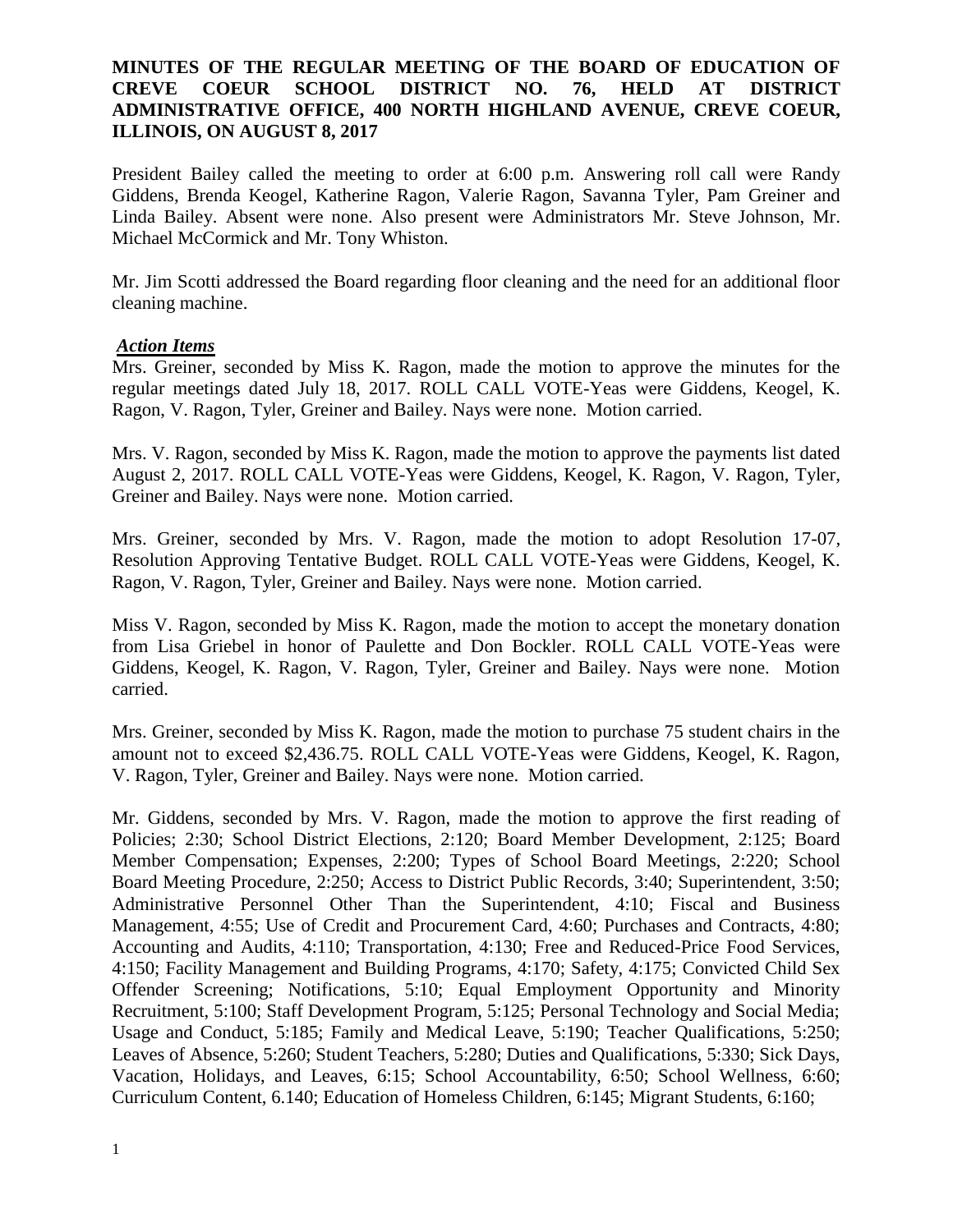English Learners, 6:170; Title I Programs, 6:340; Student Testing and Assessment Program, 7:15; Student and Family Privacy Rights, 7:30; Student Assignment and Intra-District Transfer, 7:50; School Admissions and Student Transfers To and From Non-District Schools, 7:60; Residence,7;70; Attendance and Truancy, 7:250; Student Support Services, 7:260; Exemption from Physical Education, 7:270; Administering Medicines to Students, 7:305; Student Athlete Concussions and Head Injuries, 7:310; Restrictions on Publications; Elementary Schools, 7:340; Student Records, 8:30; Visitors to and Conduct on School Property, 8:70; Accommodating Individuals with Disabilities, and 8:100; Relations with Other Organizations and Agencies. ROLL CALL VOTE-Yeas were Giddens, Keogel, K. Ragon, V. Ragon, Tyler, Greiner and Bailey. Nays were none. Motion carried.

## **Information Items**

President Bailey updated the Board of upcoming events. First day of school is August 21<sup>st</sup>, next regular Board meeting date is August 22nd, and the Back to School Picnic is scheduled for September  $16^{\text{th}}$ .

Mr. Whiston updated the Board regarding the visit from the Litchfield family and free lunch program.

Mr. McCormick updated the Board regarding Parent Club meeting, Fundraiser, Evaluwise teacher evaluation program, student enrollment numbers, teacher aide candidates, homebound tutor needs, new kindergarten student, social worker update, PARCC scores, computer delivery and building work.

Mr. Johnson updated the Board regarding student enrollment, building maintenance, boys' baseball, yearbook, Introduce a Girl to STEM Day, extended school day transportation cost, and calendar of events.

The Board discussed classroom furnishings. The Principals were given direction by the Board that all classroom furnishings should be left in the classrooms not moved from room to room and that all grade levels should contain furnishings as close to the same as possible. Principals were asked to monitor items being brought into the buildings to make sure they are appropriate for the classrooms.

Building and Grounds Committee meeting and a Technology Committee meeting will need to be scheduled a few weeks after school starts.

A Food Service Committee meeting needs to be rescheduled the meeting to be held on August 8<sup>th</sup> was canceled.

## *Closed Session*

Mrs. V. Ragon, seconded by Mrs. Keogel, made the motion to enter into executive session for Appointment, Employment, Compensation, Discipline, Performance, or Dismissal of Specific Employee(s) of the Public Body, Student Matters, Collective Bargaining Matters between the Public Body and the Exclusive Representatives of its Employees and Review of Executive Session Minutes from the regular meeting held July 18, 2017 at 8:27 p.m. ROLL CALL VOTE-Yeas were Giddens, Keogel, K. Ragon, V. Ragon, Tyler, Greiner and Bailey. Nays were none. Motion carried.

(WHEREUPON THE BOARD ENTERED INTO EXECUTIVE SESSION AT 8:27 P.M.)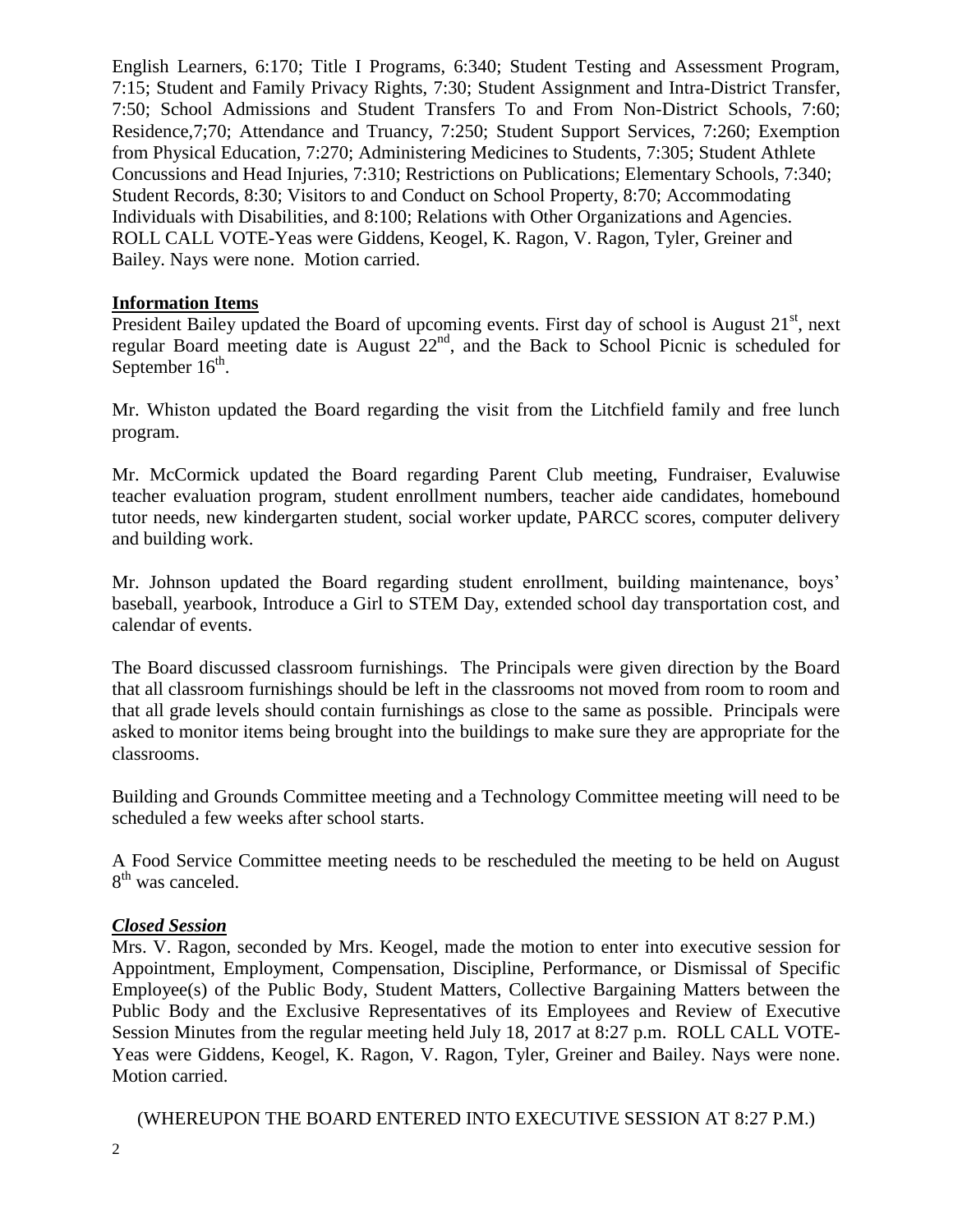## *Resume Regular Session*

Mrs. V. Ragon, seconded by Miss K. Ragon, made the motion to resume regular session at 10:15 p.m. ROLL CALL VOTE-Yeas were Giddens, Keogel, K. Ragon, V. Ragon, Tyler, Greiner and Bailey. Nays were none. Motion carried.

Mrs. V. Ragon, seconded by Miss K. Ragon, made the motion to accept the resignation letter from Courtney Lyons. ROLL CALL VOTE-Yeas were Giddens, Keogel, K. Ragon, V. Ragon, Tyler, Greiner and Bailey. Nays were none. Motion carried.

Mrs. V. Ragon, seconded by Miss K. Ragon, made the motion to approve the 2017-2018 substitute staff list. ROLL CALL VOTE-Yeas were Giddens, Keogel, K. Ragon, V. Ragon, Tyler, Greiner and Bailey. Nays were none. Motion carried.

Mrs. V. Ragon, seconded by Mrs. Keogel, made the motion to add Keith McDonald and Ryan Gillhouse to the substitute teacher list. ROLL CALL VOTE-Yeas were Giddens, Keogel, K. Ragon, V. Ragon, Tyler, Greiner and Bailey. Nays were none. Motion carried.

Mrs. Greiner, seconded by Mrs. Keogel, made the motion to add Amanda Thorne to the substitute cook list. ROLL CALL VOTE-Yeas were Keogel, K. Ragon, Greiner and Bailey. Nays were Giddens, V. Ragon and Tyler. Motion carried.

Mrs. Greiner, seconded by Mrs. Keogel, made the motion to employ Amanda Thorne as a playground supervisor. ROLL CALL VOTE-Yeas were Keogel, K. Ragon, Greiner and Bailey. Nays were Giddens, V. Ragon and Tyler. Motion carried.

No action was taken on employment of a substitute secretary.

Miss K. Ragon, seconded by Mrs. Keogel, made the motion to employ Nick Dalfonso as baseball coach for the 2017-2018 school year. ROLL CALL VOTE-Yeas were Giddens, Keogel, K. Ragon, V. Ragon, Tyler, Greiner and Bailey. Nays were none. Motion carried.

No action was taken on employment of educational assistants for the 2017-2018 school year.

No action was taken on employment of a teacher for the 2017-2018 school year.

No action was taken on employment of a social worker for the 2017-2018 school year.

President Bailey, seconded by Mrs. Greiner, made the motion to retain and release executive session minutes as presented. ROLL CALL VOTE-Yeas were Giddens, Keogel, K. Ragon, V. Ragon, Tyler, Greiner and Bailey. Nays were none. Motion carried.

The following executive session minutes will be added to the retention list: December 13, 2016 December 19, 2016 March 14, 2017 April 11, 2017 **April 25, 2017** May 16, 2017 May 24, 2017 June 13, 2017